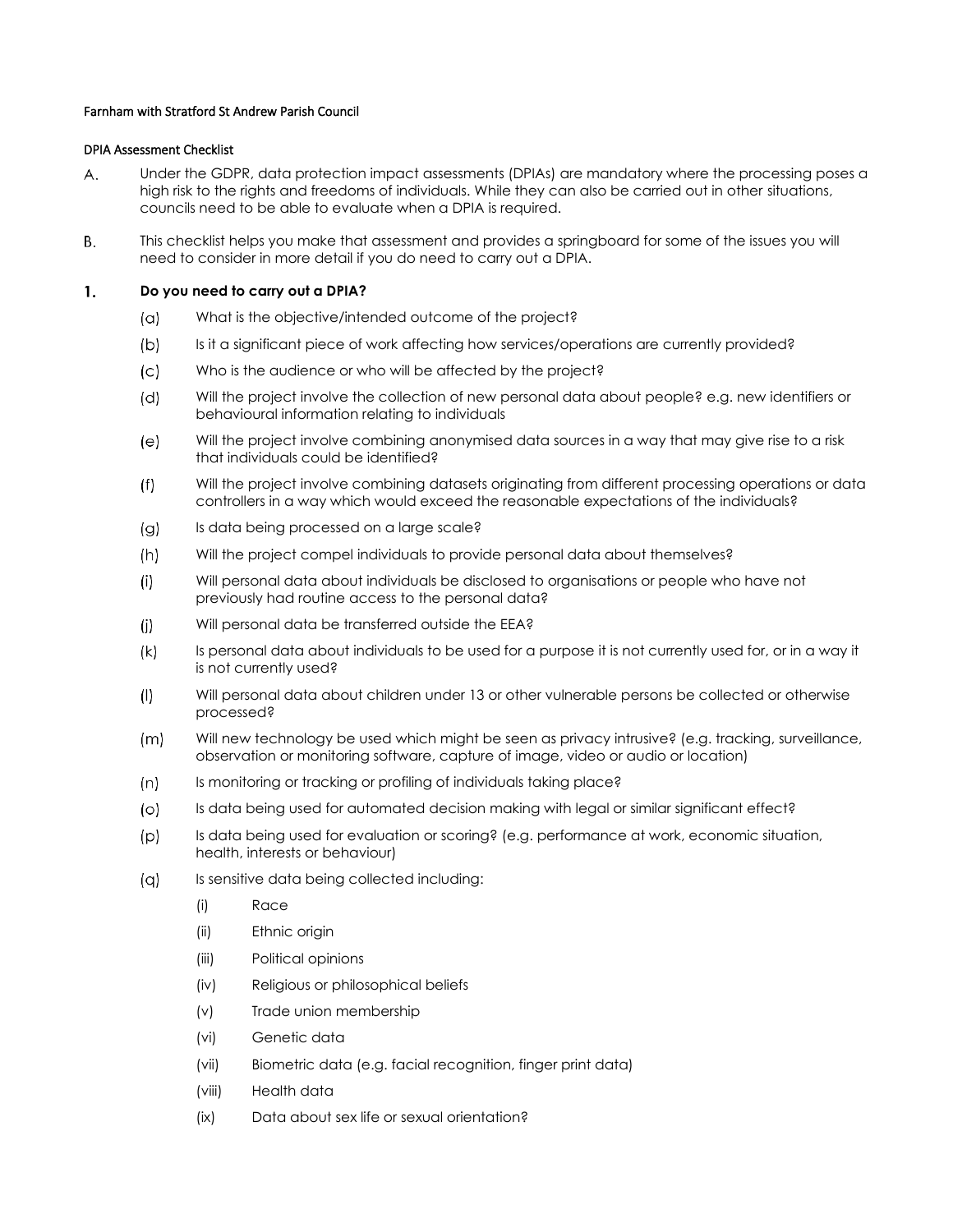- $(r)$ Will the processing itself prevent data subjects from exercising a right or using a service or contract?
- Is the personal data about individuals of a kind likely to raise privacy concerns or is it personal data  $(s)$ people would consider to be particularly private or confidential?
- Will the project require contact to be made with individuals in ways they may find intrusive?  $(t)$

## **Other issues to consider when carrying out a DPIA**  $2.$

- $(\alpha)$ In addition to considering the above issues in greater detail, when conducting a DPIA, you will also need to look at issues including:
	- (i) The lawful grounds for processing and the capture of consent where appropriate
	- (ii) The purposes the data will be used for, how this will be communicated to the data subjects and the lawful grounds for processing
	- (iii) Who the data will be disclosed to
	- (iv) Where the data will be hosted and its geographical journey (including how data subjects will be kept informed about this)
	- (v) The internal process for risk assessment
	- (vi) Who needs to be consulted (DPO, data subjects, the Information Commissioners Office ("ICO"))
	- (vii) Data minimisation (including whether data can be anonymised)
	- (viii) How accuracy of data will be maintained
	- (ix) How long the data will be retained and what the processes are for deletion of data
	- (x) Data storage measures
	- (xi) Data security measures including what is appropriate relative to risk and whether measures such as encryption or pseudonymisation can be used to reduce risk
	- (xii) Opportunities for data subject to exercise their rights
	- (xiii) What staff or, as appropriate, councillor training is being undertaken to help minimise risk
	- (xiv) The technical and organisational measures used to reduce risk (including allowing different levels of access to data and red flagging unusual behaviour or incidents)

 $\Box$ 

- **The GDPR requires that councils carry out a DPIA when processing is likely to result in a high risk to the rights** 3. **and freedoms of data subjects. For a council, examples might include using CCTV to monitor public areas.**
- 4. **If two or more of the following apply, it is likely that you will be required to carry out a DPIA. This does not apply to existing systems but would apply if you introduced a new system.**

|    | Profiling is in use. Example: you monitor website clicks or behaviour and record<br>people's interests. |  |
|----|---------------------------------------------------------------------------------------------------------|--|
| 2. | Automated-decision making. Example: when processing leads to the potential<br>exclusion of individuals. |  |
| 3. | CCTV surveillance of public areas. Processing used to observe, monitor or<br>control data subjects.     |  |
| 4. | Sensitive personal data as well as personal data relating to criminal convictions<br>or offences.       |  |

5. Large scale data processing. There is no definition of "large scale". However consider: the number of data subjects concerned, the volume of data and/or the range of different data items being processed.